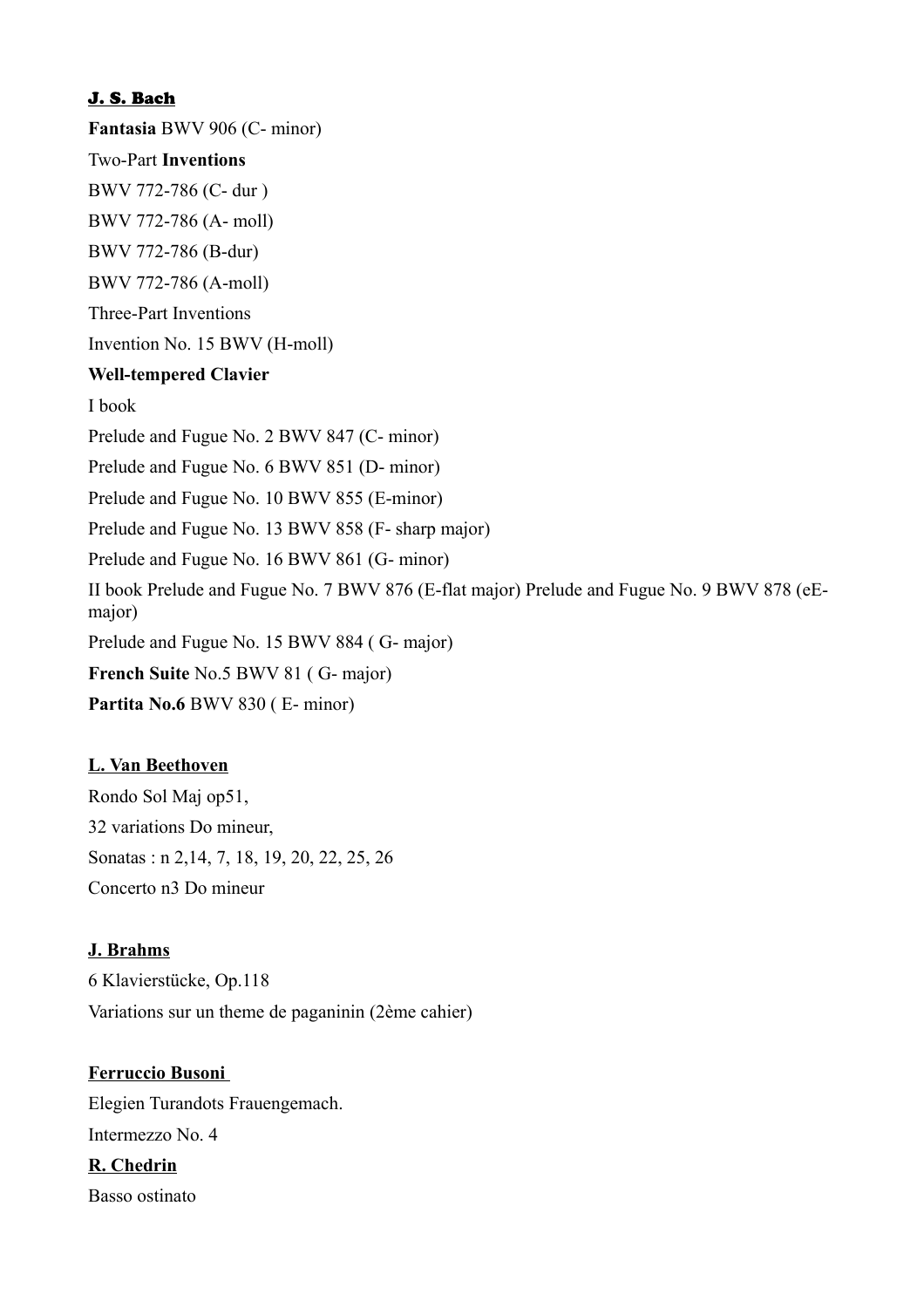## **F. Chopin**

Polonaises: Do # mineur op26, La Maj op 40, Sol mineur Nocturne: op9 n1, n2 Ballade n3 op 47 Impromtu Fa # Majeur Etudes Sonate n2

## **Dmitry Shostakovich**

24 Preludes & Fugues No. 22 Op.87 ( G- minor)

## **Rodion Chedrin**

Prelude No. 16 (Basso Ostinato)

## **C. Debussy**

L'ile joyeuse, Pour le piano, Images (poisson d'or, mouvement) Etudes

## **S. Goubaidoulina**

Chaconne

## **Enrique Granados**

Allegro de Concierto Op. 46 J. Haydn Sonatas: Hob.XVI:32 Si mineur, Hob.XVI:49 Mi bemol Maj, Hob.XVI:34 (No.53) Mi mineur, Concerto en Sol Majeur

## F. Liszt

Ballade n2, Rapsodie hongroise n3 Etudes de concert: Campanella,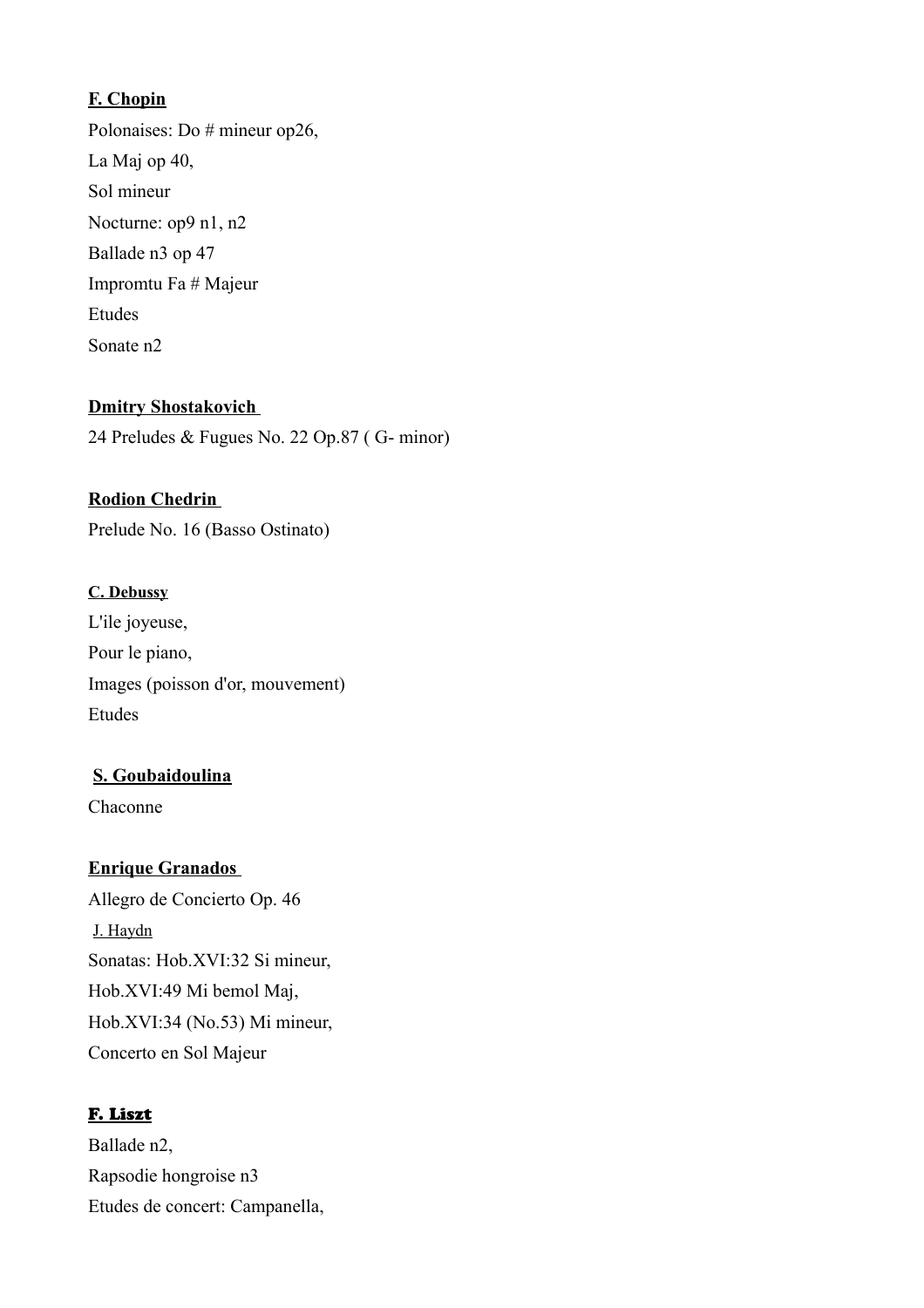Sur un thème de paganini n4, Gnomenreighen, Chasse sauvage, Leggiereza, Concerto n1

## **W.A. Mozart**

Fantasias: ré mineur K397, do mineur K475, Concerto n20 ré mineur Concerto No28 KV382 Sol majeur

#### **F. Mendelssohn**

Serios variations op 54

#### **Nicolai Medtner**

Fairy Tales

#### **Olivier Messiaen**

Vingt Regards de l'Enfant-Jésus No. 13 Noël

## **S. Prokofiev**

Sonate n2, Toccata, Roméo et Juliette, Visions fugitives

#### **S. Rachmaninov**

Préludes: op3 n2, op 32n10, op 23 n7 Élégie Etudes-tableaux: op 39n1, op33 n5 Scherzo d'apres "songe de la nuit d'été"

## **M. Ravel**

Concerto en sol majeur, Sonatine, Valse, Tombeau de Couperin